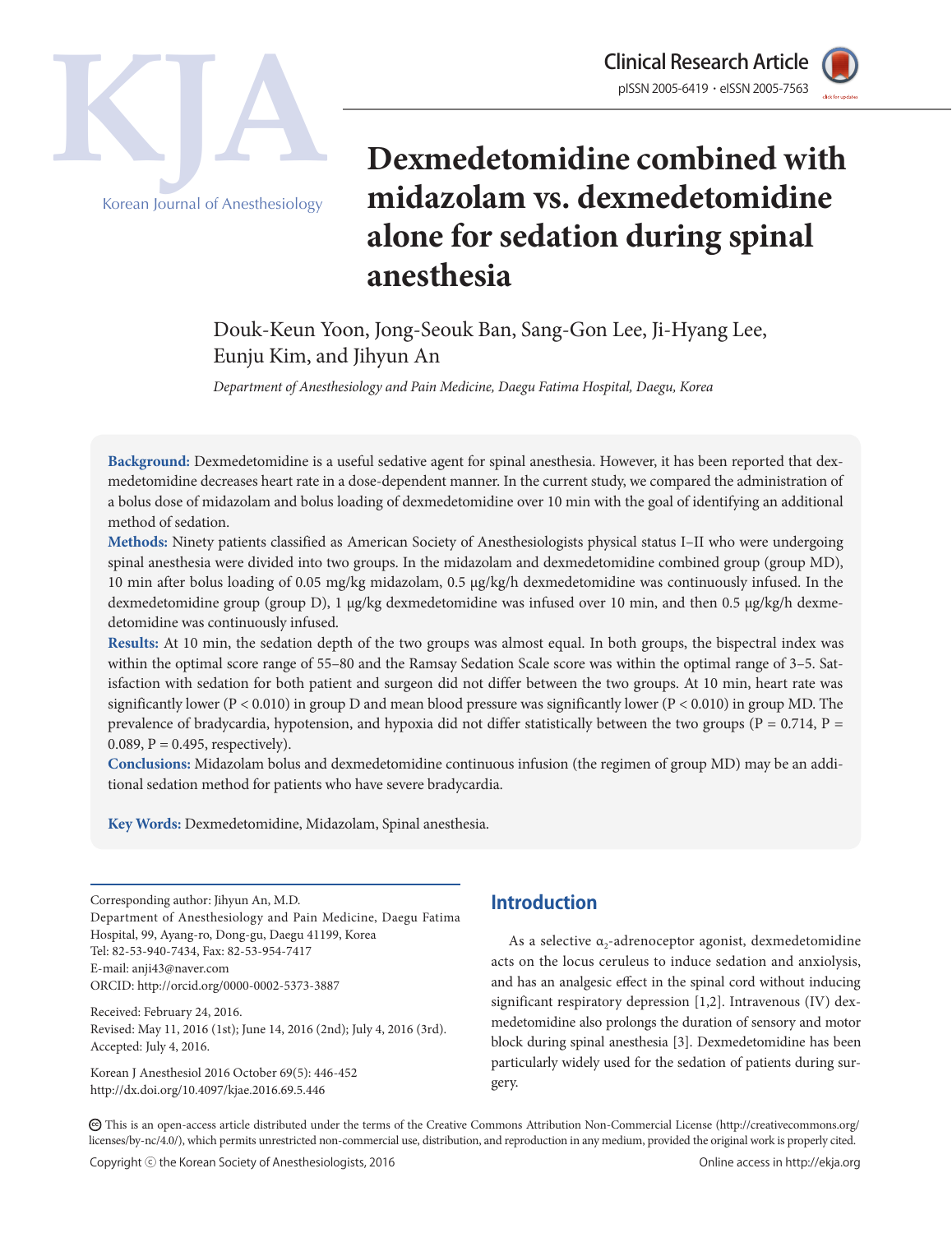However, some studies have reported that dexmedetomidine induces severe bradycardia (< 40 beats/min) and sinus arrest or pause; this is usually related to a large IV "loading" dose of dexmedetomidine [4-6]. Therefore, we devised a new method that replaces the bolus loading of 1.0 μg/kg of dexmedetomidine over 10 min with 0.05 mg/kg of midazolam and only utilizes dexmedetomidine for sedation with a maintenance infusion of 0.5 μg/ kg/h.

In this study, we examined whether the dexmedetomidine and midazolam-combined sedation method (group MD) could achieve an appropriate depth of sedation compared to the traditional dexmedetomidine-only sedation method (group D), and whether the combined method could maintain hemodynamic stability.

#### **Materials and Methods**

Ninety patients aged 18 to 75 classified as American Society of Anesthesiologists (ASA) physical status I or II scheduled to undergo surgery under spinal anesthesia between March 2015 and November 2015 were enrolled in this prospective, randomized, double-blind study. This study was approved by the hospital's Institutional Review Board, and we received written informed consent from all subjects. Patients with coagulopathy, skin infection, uncontrolled hypertension, severe back pain, body mass index > 30 kg/m<sup>2</sup>, a history of hypersensitivity reactions to local anesthetics, and contraindications to regional anesthesia were excluded from the study. We created a computergenerated randomized table and randomly assigned each subject to either group MD or group D. All patients fasted for eight hours before the surgery and were premedicated with 20 mg of IV famotidine.

Upon arrival in the operating room, patients were connected to an electrocardiogram, a pulse oximeter, a noninvasive blood pressure cuff, and a bispectral index (BIS) monitor (Model A 3000, Aspect Medical Systems, Inc., Natick, MA, USA). Patients' initial vital signs and BIS and Ramsay Sedation Scale (RSS) scores were checked.  $ETCO<sub>2</sub>$  and respiratory rate were monitored while 5 L/min of oxygen was administered via an oxygen mask. The patients were not prehydrated. With the patient in the lateral decubitus position, a 25-gauge Quincke spinal needle was used to intrathecally infuse hyperbaric 0.5% bupivacaine at L3–4 or L4–5, after which the patient was turned to the supine position. The amount of bupivacaine was determined in accordance with the patient's age and height to reach a target sensory level (T10).

T0 was defined as the time point at which the patient arrived in the operating room. Then, the time points 10 min, 30 min, 60 min, and 90 min after the initiation of sedation following the induction of spinal anesthesia were defined as T10, T30, T60, and T90, respectively.

For the patients in group MD, an anesthesiologist who was not informed about the specific group to which the patient belonged entered 10 min after the patient had received a bolus dose of 0.05 mg/kg of midazolam (T10) to check the patient's vital signs and the BIS and RSS scores, and immediately initiated the IV infusion of dexmedetomidine (Precedex $^{\circledR}$ ; Hospira, Rocky Mount, NC, USA, 200 μg/2 ml) at 0.5 μg/kg/h as a maintenance dose. For the patients in group D, 1 μg/kg of dexmedetomidine was IV-loaded via an infusion pump for 10 min, after which another anesthesiologist who was not informed about the specific group to which the patient belonged entered to check (T10) the patient's vital signs including the BIS and RSS scores and immediately initiated the IV infusion of dexmedetomidine at 0.5 μg/kg/h as a maintenance dose as well as recording the BIS and RSS scores, vital signs, level of wakefulness, hypoxia  $(SpO<sub>2</sub> < 90%)$ , bradycardia, hypotension, and paradoxical events (e.g., confusion, violent behavior, restlessness) in thirty-minute intervals. Hypotension was defined as a mean blood pressure (MBP) of less than 60 mmHg, and 4 mg of ephedrine was IVinfused upon detection of hypotension. Bradycardia was defined as a heart rate (HR) of less than 45 beats/min, and 0.5 mg of atropine was IV-infused upon incidence of bradycardia. Hypoxia was defined as an  $SpO<sub>2</sub>$  of below 90%, and the mouth was opened and the neck was extended upon observance of hypoxia. Patient wakefulness during surgery was defined as a BIS score > 90 and RSS  $\leq$  2.

After the surgery, we asked the surgeon and the patient about their satisfaction with the patient's sedation according to a numeric rating scale of 0 to 100 and recorded the answers. We also assessed for delirium, nausea, vomiting, and paradoxical behavior (e.g., confusion, violent behaviors, restlessness) along with recording BIS and RSS scores.

Based on the pilot studies, we estimated the sample size to detect differences in HR between the groups, with a power of 80% and  $\alpha$  = 0.05. In a pilot study the response within each subject group was normally distributed with a standard deviation of 9. If the true difference in HR between the experimental and control means is 5.73, we will need to study 40 experimental subjects and 40 control subjects to be able to reject the null hypothesis that the population means of the experimental and control groups are equal with probability (power) 0.8. Ninety patients were required to allow for possible incomplete data collection or patient dropout. For statistical analysis of the collected data, SPSS 21.0 (IBM Corp., Armonk, NY, USA) was used.

Age, weight, height, heavy Marcaine use, and the level of sensory block were analyzed and compared using Student's t-test. The Mann-Whitney U test was used for analyzing nonparametric variables, such as scores of ASA, RSS, and satisfaction in surgeons and patients. The BIS, HR, MBP, respiratory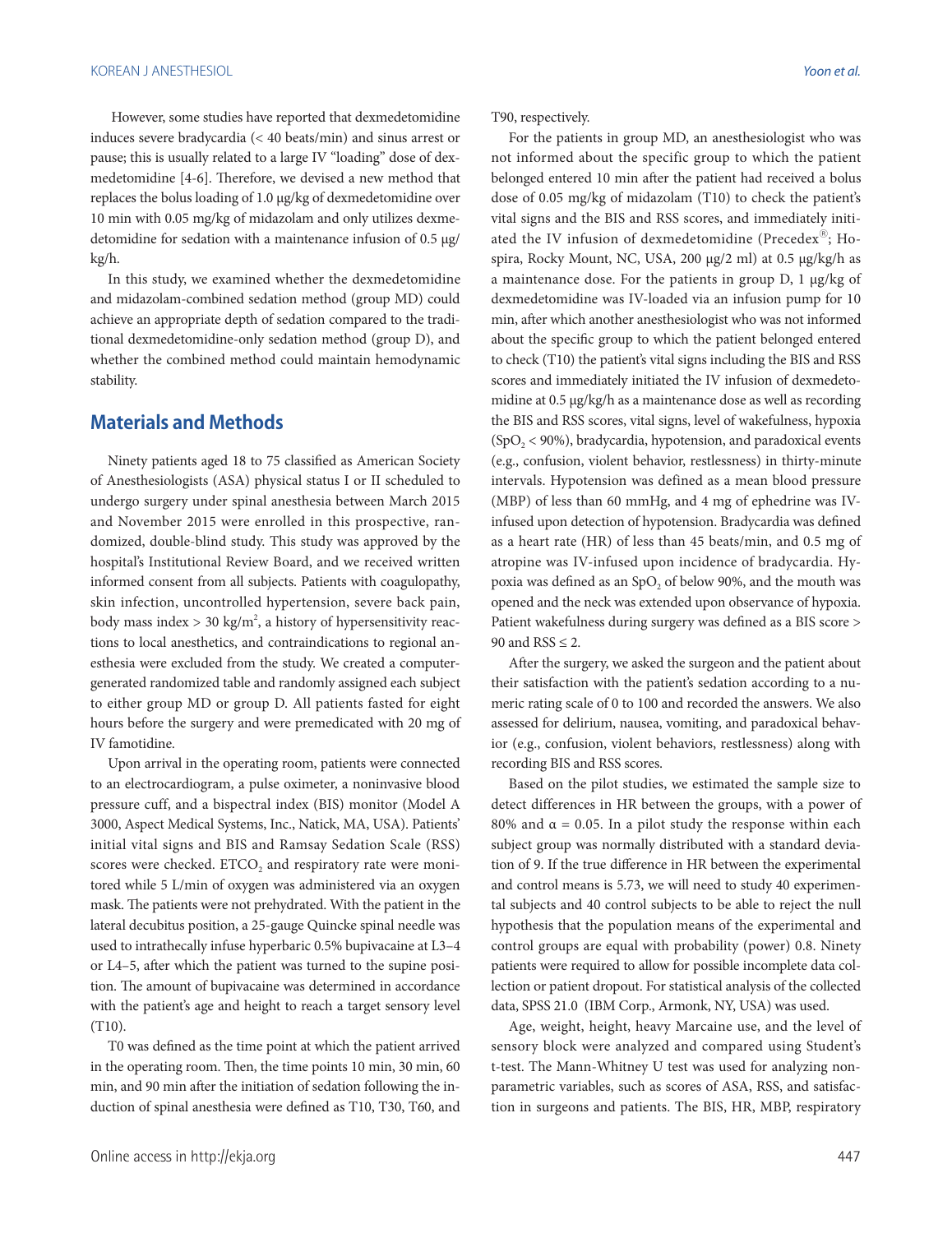rate (RR),  $ETCO<sub>2</sub>$ , and saturation in both groups were compared using repeated measures analysis of variance (ANOVA). In the case of a significant difference on repeated measures ANOVA, a Bonferroni-corrected Student's t-test was used for post-hoc testing. The chi-squared test or Fisher's exact test was performed for categorical variables. Statistical significance was defined as a P value of less than 0.05.

#### **Results**

A total of 90 subjects were enrolled in the present study. There were no significant differences in the subjects' gender, age, height, weight, ASA score, heavy usage of Marcaine, or level of sensory block (Table 1).

The HR and MBP showed a decreasing trend during surgery, and had shown differences at 10 min in both groups (Figs. 1 and 2). The HR for group D was  $59.2 \pm 9.1$  beats/min, which was significantly lower than that of group MD (66.2  $\pm$  13.7 beats/min) (P < 0.010), and the MBP of group MD was  $77 \pm 12.8$  mmHg, which was significantly lower than that of group  $D(89 \pm 14.2 \text{ mmHg})$  $(P < 0.010)$  (Figs. 1 and 2). Twelve patients in group MD and 13 patients in group D experienced bradycardia, which did not recur after the IV administration of 0.5 mg atropine (Table 2). Hypotension occurred in 13 patients in group MD and six in group D (Table 2). In group MD, hypotension mostly occurred at T10, and was hemodynamically stabilized after 4 mg ephedrine IV (Fig. 2).

At 10 min after sedation (T10), there were no significant differences in the BIS and RSS scores between the two groups ( $P =$ 0.711, P = 0.956) (Fig. 3, Table 3). At 60 min after sedation (T60), the BIS scores of group MD and group D were  $68.8 \pm 11.8$  and 57.0  $\pm$  14.7, respectively (P < 0.010), showing significant differences (Fig. 3), but the RSS scores of group MD and group D were 5 (4–5) and 5 (4–5), respectively, which were the maximum

**Table 1.** Characteristics of Study Subjects

|                                                  | Group MD $(n = 46)$ | Group D $(n = 44)$ | P value |  |
|--------------------------------------------------|---------------------|--------------------|---------|--|
| Gender (N, %)                                    |                     |                    |         |  |
| Male                                             | 16(55.2)            | 13(44.8)           | 0.595   |  |
| Female                                           | 30(49.2)            | 31(50.8)           |         |  |
| Age $(yr)$                                       | $58.8 \pm 16.7$     | $63.5 \pm 11.3$    | 0.124   |  |
| Weight (kg)                                      | $63.8 \pm 9.9$      | $62.5 \pm 10.1$    | 0.539   |  |
| Height (cm)                                      | $159.2 \pm 9.4$     | $159.3 \pm 8.3$    | 0.956   |  |
| Heavy Marcaine use (mg)                          | $11.3 \pm 2.0$      | $10.6 \pm 1.7$     | 0.110   |  |
| Level of sensory block $(T10 = 10, L1 = 12 + 1)$ | $9.28 \pm 2.18$     | $8.57 \pm 2.24$    | 0.129   |  |
| ASA (I/II)                                       | 7/39                | 13/31              | 0.359   |  |

Values are mean  $\pm$  SD or median (Q1, Q3). Gender is presented as number (%). Levels of sensory block are presented as T10 = 10, L1 = 12 + 1, L2 = 12 + 2. ASA: American Society of Anesthesiologists physical status.





**Fig. 1.** Changes in HR. Graphs show the mean values and standard deviations. Significant effect of time (P < 0.010) and significant interaction of time and group ( $P = 0.025$ , Greenhouse-Geisser adjusted) are shown. \*Post hoc: Bonferroni's test, P < 0.010 (at 10 min). T0: arrival in operating room, T10, 30, 60, 90: 10, 30, 60, 90 min after sedation.

**Fig. 2.** Changes in MBP. Graphs show the mean values and standard deviations. Significant effect of time (P < 0.010) and significant interaction of time and group ( $P = 0.022$ , Greenhouse-Geisser adjusted) are shown. \*Post hoc: Bonferroni's test, P < 0.010 (at 10 min). T0: arrival in operating room, T10, 30, 60, 90: 10, 30, 60, 90 min after sedation.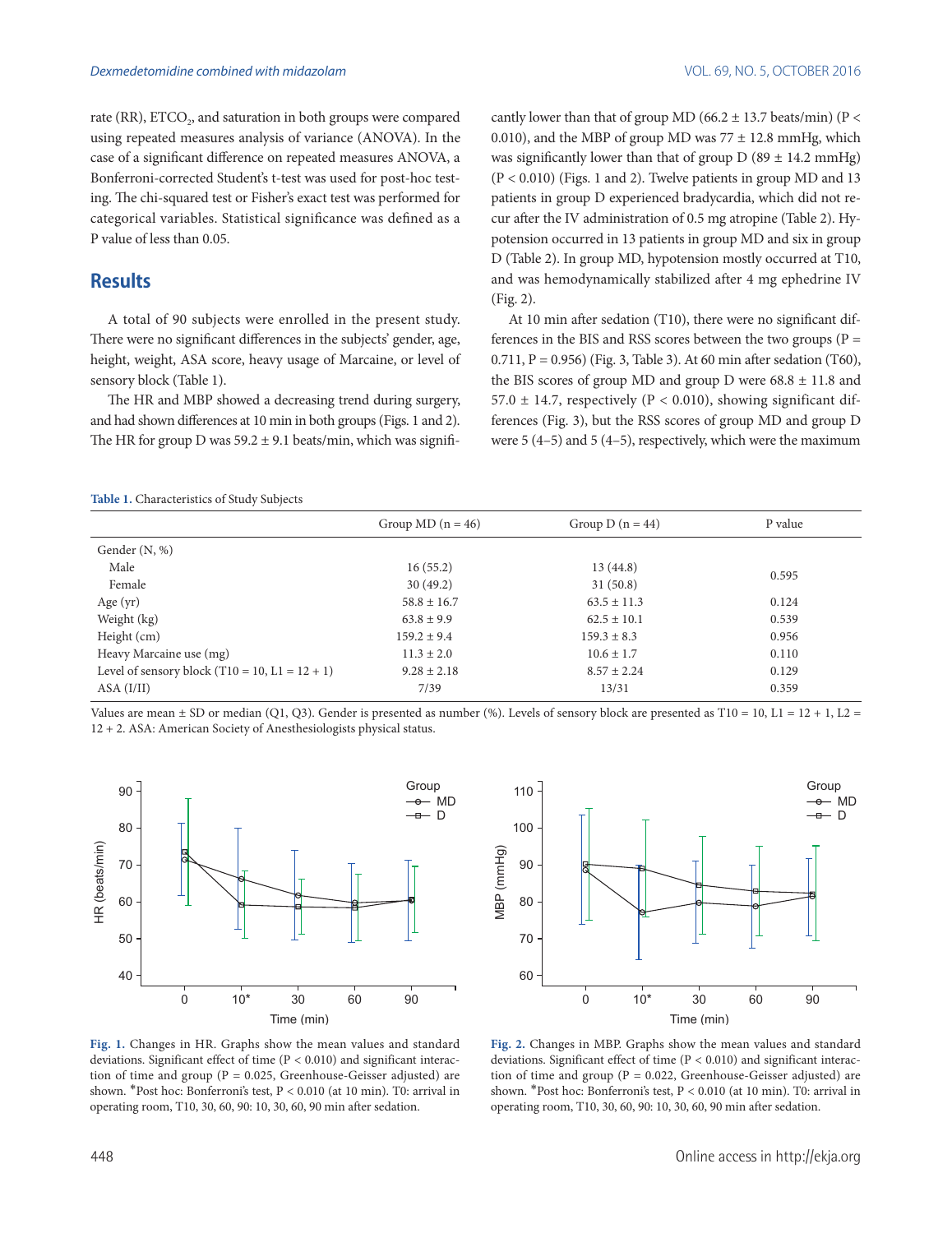values during surgery, and there were no significant differences between the two groups  $(P = 0.392)$  (Fig. 3 and Table 3).

Regarding  $ETCO<sub>2</sub>$  and saturation, there were no overall changes with time and no significant differences in the two groups in each of the time intervals (Fig. 4). However, regarding RR, there was a decreasing trend with time but no significant difference between the groups (Fig. 5). Two patients in group MD experienced hypoxia, but the finding was not statistically significant ( $P = 0.495$ ) (Table 2). Hypoxia was relieved after mouth opening and neck extension in the patients in group MD.

The patients' satisfaction with the sedation during surgery was 100 (95–100) points in both groups; the difference was statistically insignificant ( $P = 0.954$ ). Similarly, the surgeon's satisfaction with the sedation during surgery was 100 (95–100) points and 100 (90–100) points in group MD and group D, re-

**Table 2.** Sedation-related Status during Surgery and after Surgery

| Group MD<br>$(n = 46)$ | Group D<br>$(n = 44)$ | P value |  |  |  |
|------------------------|-----------------------|---------|--|--|--|
| 1(2.2)                 | 1(2.3)                | 1.000   |  |  |  |
| 2(4.4)                 | 0(0.0)                | 0.495   |  |  |  |
| 12(26.1)               | 13 (29.6)             | 0.714   |  |  |  |
| 13(28.3)               | 6(13.6)               | 0.089   |  |  |  |
| 0(0.0)                 | 0(0.0)                |         |  |  |  |
| 4(8.7)                 | 4(9.1)                | 1.000   |  |  |  |
| 0(0.0)                 | 0(0.0)                | ۰       |  |  |  |
| 0(0.0)                 | 0(0.0)                |         |  |  |  |
|                        |                       |         |  |  |  |

Chi-square and Fisher's exact chi-square tests were performed and the values are presented as number (%). Group MD: midazolam 0.05 mg/ kg bolus, Group D: dexmedetomidine 1.0 μg/kg loading infusion over 10 min; in both groups, 0.5 μg/kg/h dexmedetomidine was infused continuously. BIS: bispectral index, RSS: Ramsay Sedation Scale, HR: heart rate, MBP: mean blood pressure.

**Table 3.** Ramsay Sedation Scale (RSS) Score

|                 | Group MD $(n = 46)$ | Group D $(n = 44)$ | P value |
|-----------------|---------------------|--------------------|---------|
| T0              | $2(1-2)$            | $2(1-2)$           | 0.362   |
| T <sub>10</sub> | $4(3-4)$            | $4(3-4)$           | 0.956   |
| T <sub>30</sub> | $5(4-5)$            | $4(4-5)$           | 0.564   |
| T60             | $5(4-5)$            | $5(4-5)$           | 0.392   |
| T90             | $4(4-5)$            | $5(4-5)$           | 0.274   |

Mann-Whitney U tests were performed for RSS scores and the values are presented as median (interquartile range). There were no significant differences between the two groups. Group MD: midazolam 0.05 mg/ kg bolus, Group D: dexmedetomidine 1.0 μg/kg loading infusion over 10 min; in both groups, 0.5 μg/kg/h dexmedetomidine was infused continuously. T0: arrival in operating room, T10, 30, 60, 90: 10, 30, 60, 90 min after sedation.



**Fig. 3.** Changes in BIS during sedation. Graphs show the mean values and standard deviations. Significant effect of time  $(P < 0.010)$  and significant interaction of time and group (P < 0.010, Greenhouse-Geisser adjusted) are shown. \*Bonferroni's test P < 0.010 (at 60 min). T0: arrival in operating room, T10, 30, 60, 90: 10, 30, 60, 90 min after sedation.



Fig. 4. Changes in saturation, ETCO<sub>2</sub> during sedation. Graphs show the mean values and standard deviatiosn. ETCO<sub>2</sub>: No significant effect of time  $(P = 0.100)$  and no significant interaction of time and group  $(P = 0.631)$ , Greenhouse-Geisser adjusted) are shown. Saturation: No significant effect of time (P = 0.232) and no significant interaction of time and group (P = 0.122, Greenhouse-Geisser adjusted) are shown. T0: arrival in operating room, T10, 30, 60, 90: 10, 30, 60, 90 min after sedation.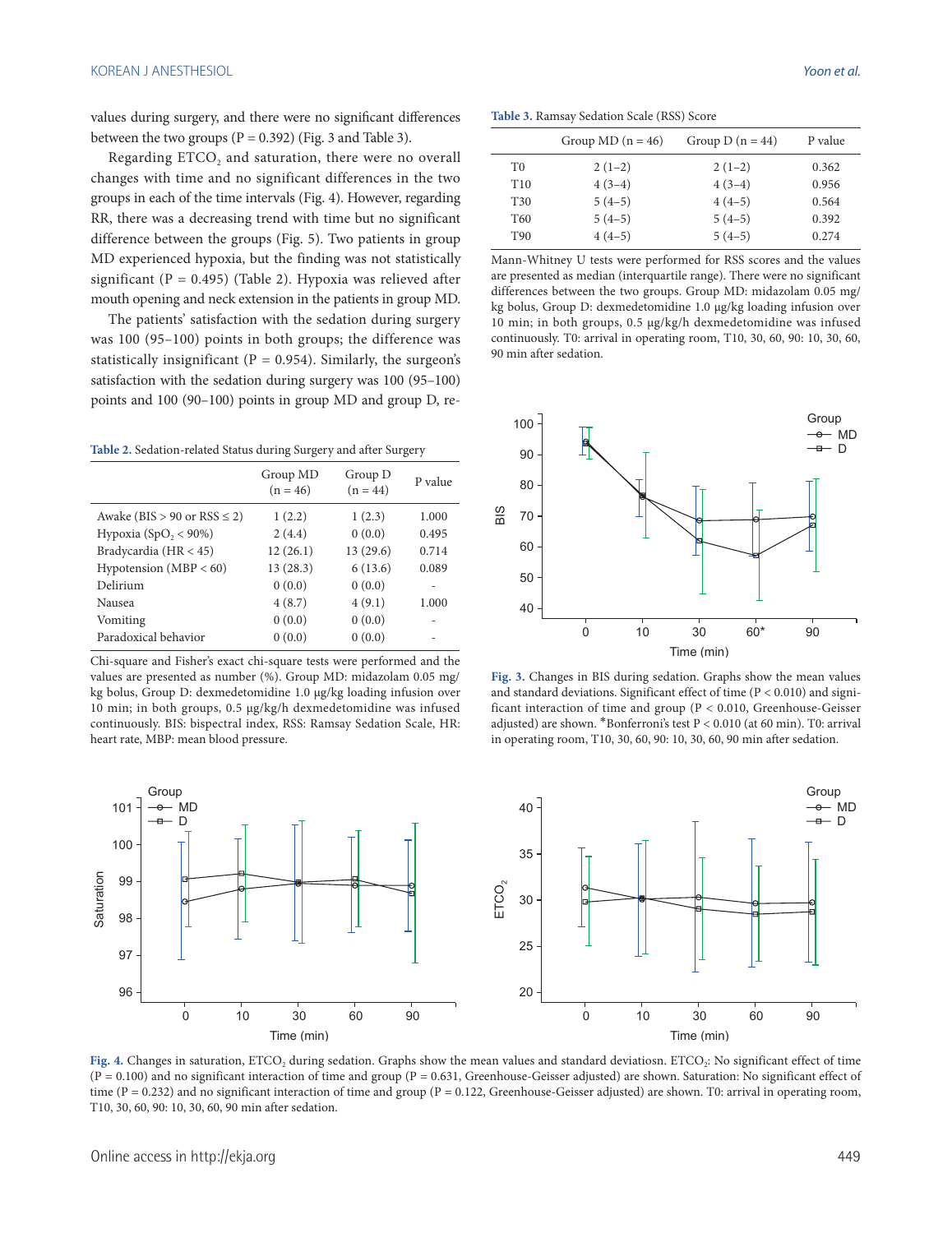

**Fig. 5.** Changes in RR during sedation. Graphs show the mean values and standard deviations. Significant effect of time  $(P < 0.010)$  and no significant interaction of time and group ( $P = 0.440$ , Greenhouse-Geisser adjusted) are shown. T0: arrival in operating room, T10, 30, 60, 90: 10, 30, 60, 90 min after sedation.

spectively; again, the difference was statistically insignificant (P  $= 0.071$ ). Sedation-related status during surgery and after surgery such as awake and paradoxical behaviors was not statistically significant (Table 2).

#### **Discussion**

Dexmedetomidine is a selective  $\alpha_2$ -adrenoceptor agonist. The α<sub>2</sub>-adrenoceptor has three subtypes:  $\alpha_2$ A,  $\alpha_2$ B, and  $\alpha_2$ C. The  $\alpha_2$ A receptors are mostly located in the periphery while  $\alpha$ <sub>2</sub>B and  $\alpha$ <sub>2</sub>C receptors are distributed throughout the brain and the spinal cord. As a selective agonist, dexmedetomidine acts on the locus ceruleus of the brain and the  $\alpha$ , receptors of the spinal cord to induce sedation, sympatholysis, and antinociceptive effects. Initially, it acts on the peripheral blood vessels to induce vasoconstriction and bradycardia, then gradually acts on the presynaptic  $\alpha$ <sub>2</sub> receptors, reducing the release of norepinephrine and causing later hypotension [7,8]. Dexmedetomidine induces bradycardia in a significantly large proportion of cardiac surgical patients. However, there is no difference in hospital mortality, and thus it is a safe and effective sedative agent [9].

 In the present study, the HR of patients in group D at T10 was significantly lower than that of patients in group MD ( $P <$ 0.010), and the MBP of patients in group MD at T10 was significantly lower than that of patients in group  $D (P < 0.010)$ . The reason why bradycardia occurred with a notably higher frequency among patients in group D at T10 and rapid hypotension did not occur compared to patients of group MD is that bolus loading of dexmedetomidine for 10 min acts on the selective α2-adrenoceptor and causes vasoconstriction and reflex bradycardia [7]. On the other hand, there was not much difference in the overall incidence rate of bradycardia until T90 (Table 3), and

bradycardia did not recur after the IV administration of 0.5 mg atropine.

The MBP for the patients of group MD rapidly decreased after a bolus IV of midazolam but hypotension was hemodynamically stabilized after the one-time administration of 4 mg ephedrine IV and stabilized after T10. On the other hand, the MBP for the patients of group D continuously decreased in smaller increments (Fig. 2). For patients in group MD, the bolus IV administration of midazolam induced more rapid alleviation of sympathetic hypertension than experienced by patients in group D, and this is presumed to be due to a lack of the vasoconstrictive effect of dexmedetomidine for the first 10 min. In the present study, hypotension in group MD could be corrected instantly using inotropics and vasoconstrictors.

The suggested clinical loading dose of dexmedetomidine is 0.5–1.0 μg/kg for 10 min and the maintenance dose is 0.2–0.7 μg/kg/min [10]. A recent study discovered that the IV infusion of 1.0 μg/kg of dexmedetomidine for 10 min achieved a higher sedation score without oxygen desaturation than the infusion of 0.5 μg/kg of dexmedetomidine and was also more effective in prolonging the duration of spinal anesthesia [11,12]. Moreover, it was equally effective on elderly patients aged 60 or older and did not result in hemodynamic instability [13]. Based on these results, we set the loading dose of dexmedetomidine to 1.0 μg/ kg and the maintenance dose to 0.5 μg/kg/h.

Bell et al. [14] reported that there was a significant correlation between BIS and RSS (P < 0.010); BIS scores of 87.2 and 80.9 corresponded to RSS scores of 3 and 4, respectively. The optimal BIS score for sedation is 65–85 and the optimal RSS score is 3–4 points [15,16]. In the present study, BIS scores ranged from 55–80 and RSS scores ranged from 3–5 from T10 to T90, and the BIS and RSS scores reached their optimal ranges at 10 min after sedation (T10) in both groups, signifying that the patients were sufficiently sedated. The maximum RSS score was achieved at T60, meaning that the maximum depth of sedation is at this point. The initial bolus loading was performed with midazolam for group MD and with dexmedetomidine for group D, and this is presumed to be due to the fact that the bolus dose effect is gradually reduced after T60.

Kasuya et al. [17] reported that BIS values were significantly lower with dexmedetomidine than with propofol at an equal depth of sedation. In the current study, the BIS scores of group D were significantly lower than those of group MD at T60, but there were no significant differences between the RSS scores of the two groups, and we then verified that the BIS scores of patients sedated by dexmedetomidine could be lower than those of patients sedated using midazolam. More research is required to determine the relationship between the depth of sedation and BIS scores of patents sedated using dexmedetomidine.

The satisfaction of patients with sedation and the satisfaction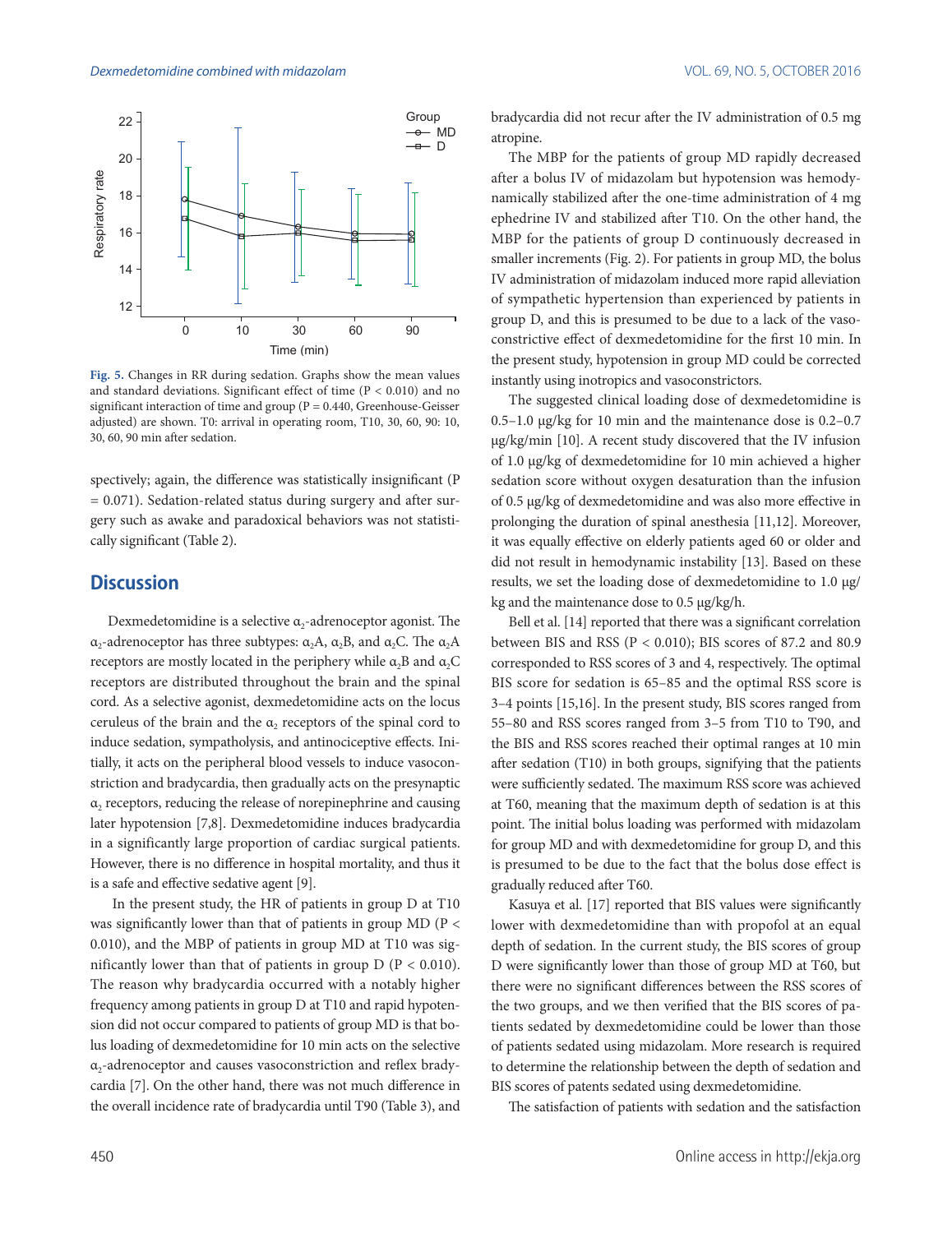of surgeons with sedation during surgery were all higher than 90 points, signifying that the method of sedation utilized in both groups granted satisfaction for both patients and surgeons.

In a comparison of sedation induced by dexmedetomidine  $(0.2-1.4 \mu g/kg/h)$  vs. midazolam  $(0.02-0.10 \mu g/kg/h)$  until extubation in intubated patients undergoing mechanical ventilation in the intensive care unit, dexmedetomidine resulted in a lower frequency of delirium, tachycardia, and hypertension but notably higher bradycardia (42.2%) than midazolam (18.9%) [18].

Midazolam can cause hypoxia even in healthy individuals by reducing hypoxic ventilator responses and inducing upper airway obstruction [19,20]. On the other hand, even a high dose of dexmedetomidine can maintain a normal ETCO<sub>2</sub> and is rarely associated with respiratory problems [19]. In the present study, two patients in group MD experienced hypoxia while no patients in group D had hypoxia (Table 3), and upper airway obstruction was the cause of hypoxia for the two patients; hypoxia did not recur after a neck extension, and the ETCO<sub>2</sub> of all patients in both groups was maintained in a range between 28–31 (Table 3, Fig. 4). If patients' neck extension and mouth opening were maintained during surgery, hypoxia could be prevented in advance.

About 10.2% of elderly patients aged 65 years or older treated with midazolam have been found to experience paradoxical events such as confusion, violent behaviors, and restlessness; these symptoms occurred when the mean cumulative dose of midazolam was 7 mg or greater [21]. There were no incidences of paradoxical events in the present study, which is presumed to be due to the fact that midazolam was not repeatedly infused but instead was administered as a maximum bolus of 4 mg (0.05 mg/kg) only once.

In conclusion, the HR in group D and the MBP in group MD were changed remarkably after a bolus loading infusion, but these changes were not severe and were able to be controlled. A sufficient sedation depth was reached within 10 min and maintained during surgery in both groups. Dexmedetomidine is a good sedative agent for patients with regional anesthesia, and the midazolam and dexmedetomidine combined method would be an additional sedation method for patients with severe bradycardia.

#### **ORCID**

Eunju Kim, http://orcid.org/0000-0002-7299-4644 Jihyun An, http://orcid.org/0000-0002-5373-3887

### **References**

- 1. Gerlach AT, Dasta JF. Dexmedetomidine: an updated review. Ann Pharmacother 2007; 41: 245-54.
- 2. Chiu TH, Chen MJ, Yang YR, Yang JJ, Tang FI. Action of dexmedetomidine on rat locus coeruleus neurones: intracellular recording in vitro. Eur J Pharmacol 1995; 285: 261-8.
- 3. Elcicek K, Tekin M, Kati I. The effects of intravenous dexmedetomidine on spinal hyperbaric ropivacaine anesthesia. J Anesth 2010; 24: 544-8.
- 4. Vuyk J, Sitsen E, Reekers M. Intravenous anesthetics. In: Miller's Anesthesia. 8th ed. Edited by Miller RD: Philadelphia, Churchill Livingstone/Elsevier. 2015, pp 854-8.
- 5. Riker RR, Fraser GL. Adverse events associated with sedatives, analgesics, and other drugs that provide patient comfort in the intensive care unit. Pharmacotherapy 2005; 25: S8-18.
- 6. Ingersoll-Weng E, Manecke GR Jr, Thistlethwaite PA. Dexmedetomidine and cardiac arrest. Anesthesiology 2004; 100: 738-9.
- 7. Kallio A, Scheinin M, Koulu M, Ponkilainen R, Ruskoaho H, Viinamäki O, et al. Effects of dexmedetomidine, a selective alpha 2-adrenoceptor agonist, on hemodynamic control mechanisms. Clin Pharmacol Ther 1989; 46: 33-42.
- 8. Paris A, Tonner PH. Dexmedetomidine in anaesthesia. Curr Opin Anaesthesiol 2005; 18: 412-8.
- 9. Lin YY, He B, Chen J, Wang ZN. Can dexmedetomidine be a safe and efficacious sedative agent in post-cardiac surgery patients? a metaanalysis. Crit Care 2012; 16: R169.
- 10. Wang T, Ge S, Xiong W, Zhou P, Cang J, Xue Z. Effects of different loading doses of dexmedetomidine on bispectral index under stepwise propofol target-controlled infusion. Pharmacology 2013; 91: 1-6.
- 11. Lee MH, Ko JH, Kim EM, Cheung MH, Choi YR, Choi EM. The effects of intravenous dexmedetomidine on spinal anesthesia: comparision of different dose of dexmedetomidine. Korean J Anesthesiol 2014; 67: 252-7.
- 12. Sim JH, Yu HJ, Kim ST. The effects of different loading doses of dexmedetomidine on sedation. Korean J Anesthesiol 2014; 67: 8-12.
- 13. Park SH, Shin YD, Yu HJ, Bae JH, Yim KH. Comparison of two dosing schedules of intravenous dexmedetomidine in elderly patients during spinal anesthesia. Korean J Anesthesiol 2014; 66: 371-6.
- 14. Bell JK, Laasch HU, Wilbraham L, England RE, Morris JA, Martin DF. Bispectral index monitoring for conscious sedation in intervention: better, safer, faster. Clin Radiol 2004; 59: 1106-13.
- 15. Hong GH. Monitoring and anesthesia record. In: Anesthesiology and Pain Medicine. 2nd ed. Edited by the Korean Society of Anesthesiologists: Seoul, Ryo Moon Gak. 2010, pp 142-3.